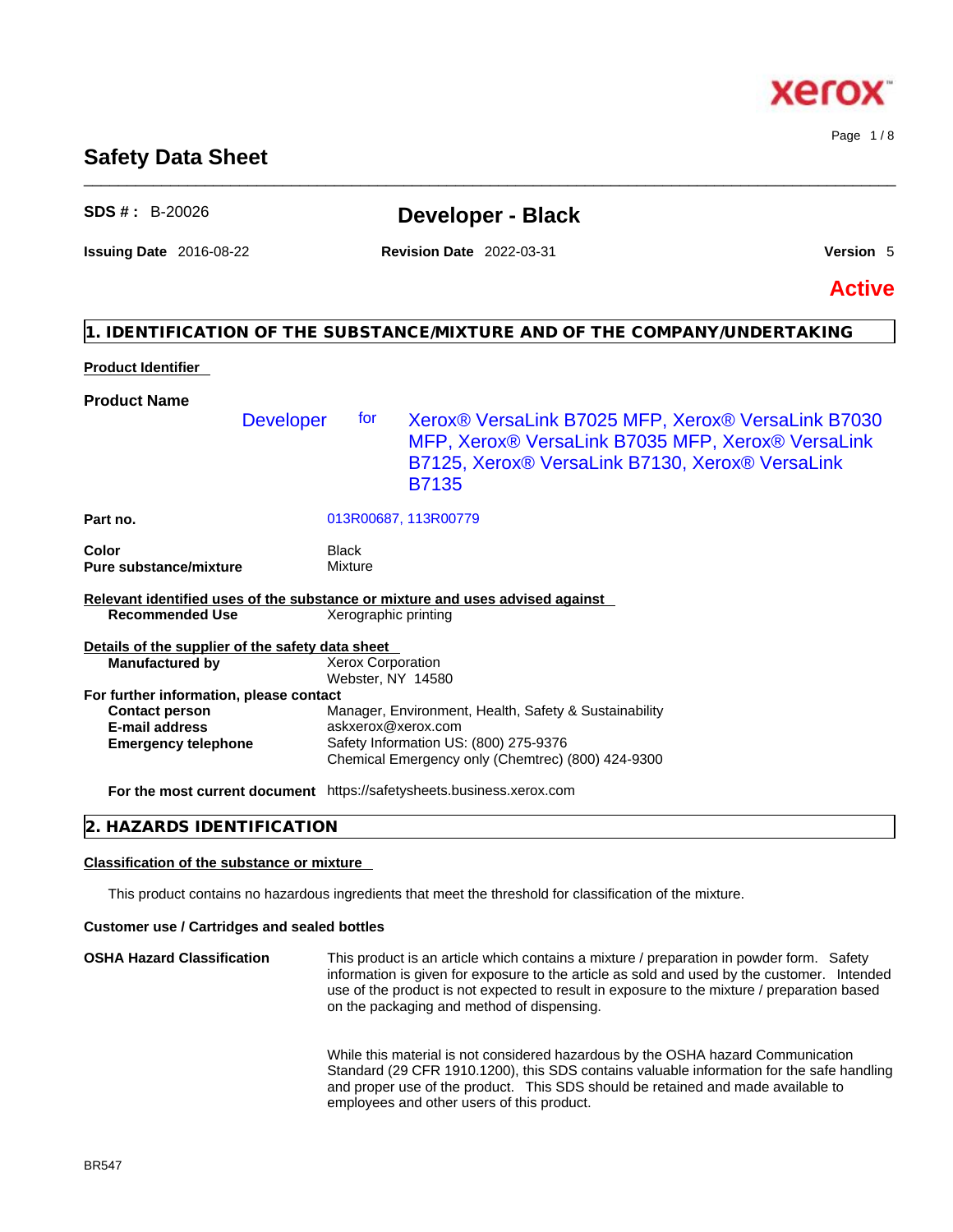

## **Label elements**

| <b>Signal Word</b>              | None          |
|---------------------------------|---------------|
| <b>Hazard Statements</b>        | None required |
| <b>Precautionary Statements</b> | None required |

**Other hazards** 

Not a PBT according to REACH Annex XIII

## **3. COMPOSITION/INFORMATION ON INGREDIENTS**

## **Mixtures**

| <b>Chemical Name</b> | <b>CAS No.</b> | Weight % | <b>Classification (Reg.</b><br>1272/2008) | <b>Hazard Statements I</b> |
|----------------------|----------------|----------|-------------------------------------------|----------------------------|
| Ceramic materials    | 66402-68-4     | 80-90    | $-1$                                      | $\sim$ $\sim$              |
| Polvester resin      | 117581-13-2    | <5       | $- -$                                     | $-$                        |
| Carbon black         | 1333-86-4      |          | $\sim$ $\sim$                             | $\overline{\phantom{m}}$   |
| Titanium dioxide     | 13463-67-7     |          | Carc (Inhal) 2                            | H <sub>351</sub>           |

"--" indicates no classification or hazard statements apply.

Full text of H- statements: see section 16

## **4. FIRST AID MEASURES**

## **Description of first-aid measures**

| 2000 - Public Fillot alumnousu                                                   |                                                                                               |  |
|----------------------------------------------------------------------------------|-----------------------------------------------------------------------------------------------|--|
| <b>General advice</b>                                                            | For external use only. When symptoms persist or in all cases of doubt seek medical advice.    |  |
|                                                                                  | Show this material safety data sheet to the doctor in attendance.                             |  |
| Eye contact                                                                      | Immediately flush with plenty of water. After initial flushing, remove any contact lenses and |  |
|                                                                                  | continue flushing for at least 15 minutes                                                     |  |
| <b>Skin contact</b>                                                              | Wash skin with soap and water                                                                 |  |
| <b>Inhalation</b>                                                                | Move to fresh air                                                                             |  |
| Rinse mouth with water and afterwards drink plenty of water or milk<br>Ingestion |                                                                                               |  |
| Most important symptoms and effects, both acute and delayed                      |                                                                                               |  |
| Acute toxicity                                                                   |                                                                                               |  |
| <b>Eyes</b>                                                                      | No known effect                                                                               |  |
| <b>Skin</b>                                                                      | No known effect                                                                               |  |
| Inhalation                                                                       | No known effect                                                                               |  |
| Ingestion                                                                        | No known effect                                                                               |  |
| <b>Chronic toxicity</b>                                                          | No known effects under normal use conditions                                                  |  |
| <b>Main symptoms</b>                                                             | Overexposure may cause:                                                                       |  |
|                                                                                  | mild respiratory irritation similar to nuisance dust.                                         |  |
| <b>Aggravated Medical Conditions</b>                                             | None under normal use conditions                                                              |  |
|                                                                                  | Indication of immediate medical attention and special treatment needed                        |  |
| <b>Protection of first-aiders</b>                                                | No special protective equipment required                                                      |  |
| Notes to physician                                                               | Treat symptomatically                                                                         |  |
| 5. FIRE-FIGHTING MEASURES                                                        |                                                                                               |  |
|                                                                                  |                                                                                               |  |

## **Extinguishing media**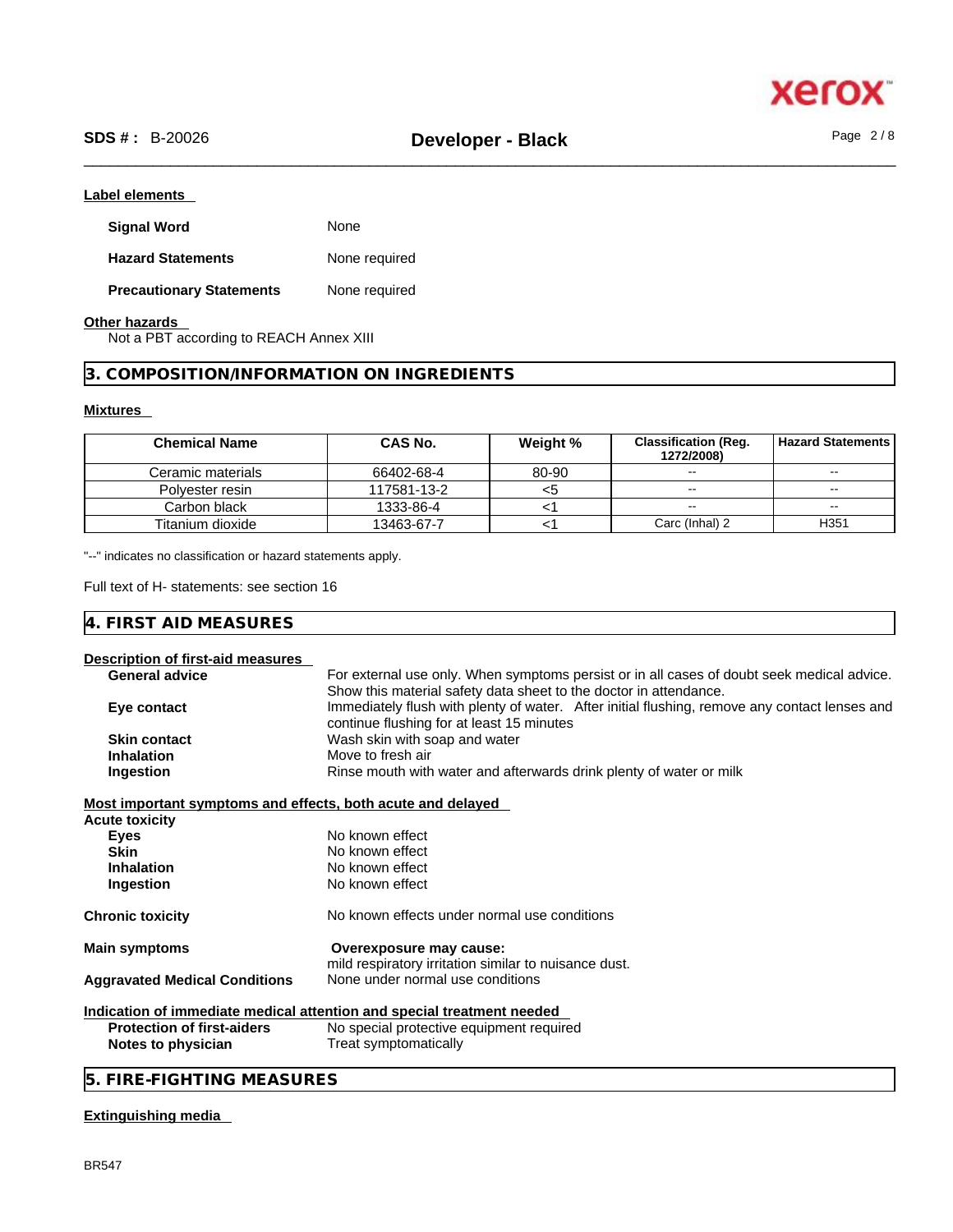

**Suitable extinguishing media** Use water spray or fog; do not use straight streams, Foam **Unsuitable extinguishing media** Do not use a solid water stream as it may scatterand spread fire

#### **Special hazards arising from the substance or mixture**

Fine dust dispersed in air, in sufficient concentrations, and in the presence of an ignition source is a potential dust explosion hazard

## **Hazardous combustion products**

Hazardous decomposition products due to incomplete combustion, Carbon oxides, Nitrogen oxides (NOx)

### **Advice for fire-fighters**

In the event of fire and/or explosion do not breathe fumes. Wear fire/flame resistant/retardant clothing. Use self-contained pressure-demand breathing apparatus if needed to prevent exposure to smoke or airborne toxins. Wear self-contained breathing apparatus and protective suit

#### **Other information**

| <b>Flammability</b> | Not flammable. Will not readily ignite. |
|---------------------|-----------------------------------------|
| Flash point         | Not applicable                          |

#### **6. ACCIDENTAL RELEASE MEASURES**

#### **Personal precautions, protective equipment and emergency procedures**

Avoid breathing dust

#### **Environmental precautions**

Although toner is not an aquatic toxin, microplastics may be a physical hazard to aquatic life and should not be allowed to enter drains, sewers, or waterways

#### **Methods and material for containment and cleaning up**

| <b>Methods for containment</b> | Prevent dust cloud                                                                 |
|--------------------------------|------------------------------------------------------------------------------------|
| Methods for cleaning up        | Use an electrically protected vacuum cleaner to remove excess, then wash with COLD |
|                                | water. Hot water fuses the toner, making it difficult to remove                    |

## **Reference to other sections**

See section 12 for additional ecological information See Section 13 for additional information

## **7. HANDLING AND STORAGE**

#### **Precautions for safe handling**

| Advice on safe handling | Handle in accordance with good industrial hygiene and safety practice, Avoid dust<br>accumulation in enclosed space, Prevent dust cloud |
|-------------------------|-----------------------------------------------------------------------------------------------------------------------------------------|
| <b>Hygiene measures</b> | None under normal use conditions                                                                                                        |

#### **Conditions for safe storage, including any incompatibilities**

#### **Technical measures and storage conditions**

Keep container tightly closed in a dry and well-ventilated place, Store at room temperature

**Incompatible products** None

#### **Specific end uses**

Xerographic printing

#### **8. EXPOSURE CONTROLS/PERSONAL PROTECTION**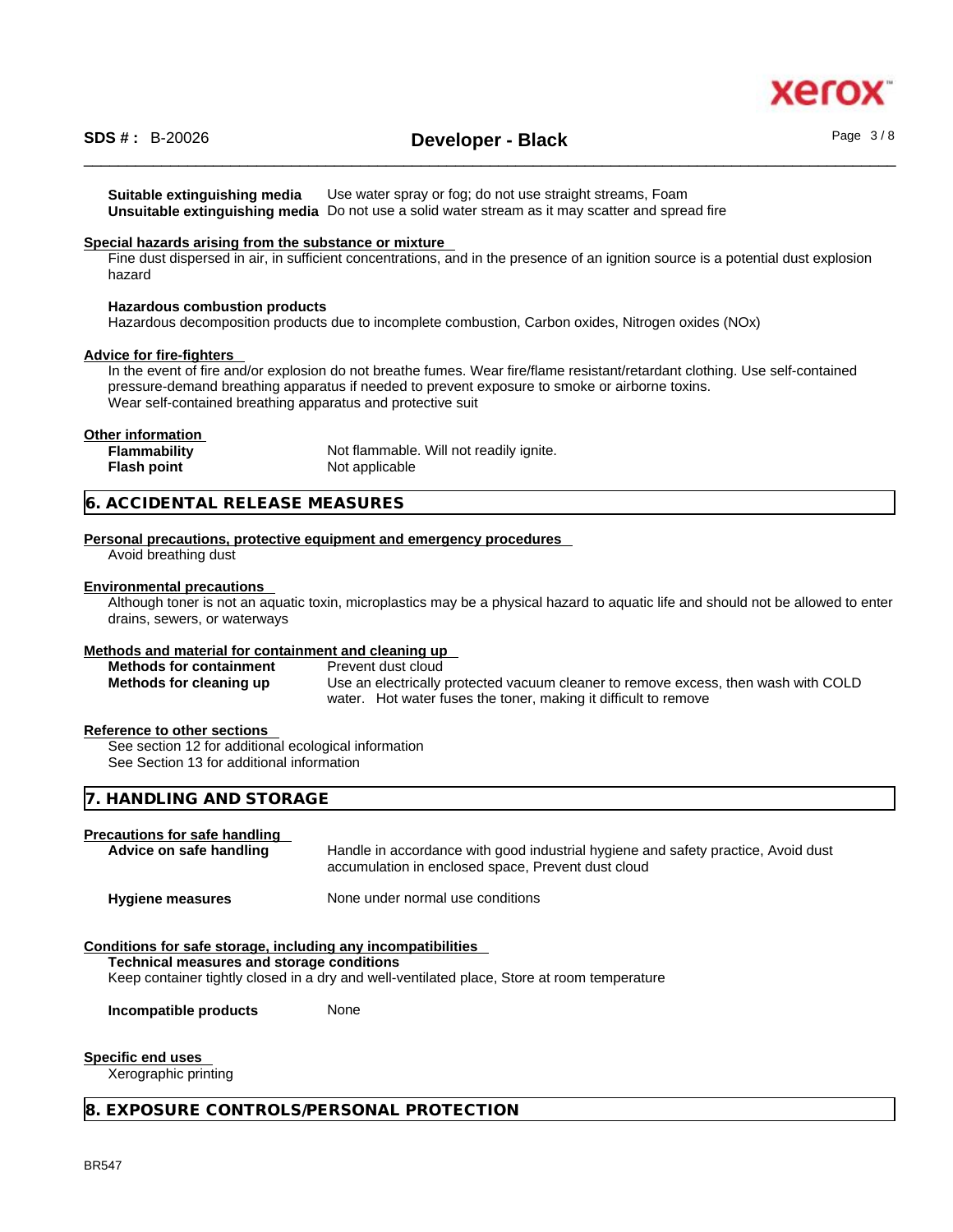| 10 mg/m <sup>3</sup> (inhalable particles) |
|--------------------------------------------|
| 3 mg/m <sup>3</sup> (respirable dust)      |
| 15 mg/m <sup>3</sup> (total dust)          |
| 5 mg/m <sup>3</sup> (respirable dust)      |
| 2.5 mg/m <sup>3</sup> (total dust)         |
| 0.4 mg/m <sup>3</sup> (respirable dust)    |
|                                            |

#### **Component Information**

| <b>Chemical Name</b> | <b>ACGIH TLV</b>                                     | <b>OSHA PEL</b>             |
|----------------------|------------------------------------------------------|-----------------------------|
| Ceramic materials    | TWA: 5 mg/m <sup>3</sup> TWA: 0.02 mg/m <sup>3</sup> | Ceiling: $5 \text{ mg/m}^3$ |
|                      | TWA: $0.1$ mg/m <sup>3</sup>                         |                             |
| Carbon black         | TWA: $3 \text{ ma/m}^3$                              | TWA: $3.5 \text{ ma/m}^3$   |
| Titanium dioxide     | TWA: $10 \text{ mg/m}^3$                             | TWA: $15 \text{ mg/m}^3$    |

**Exposure controls<br>
Engineering measures** 

**None under normal use conditions** 

## **Individual protection measures, such as personal protective equipment (PPE)**

| <b>Eye/Face protection</b>    | No special protective equipment required  |
|-------------------------------|-------------------------------------------|
| <b>Hand protection</b>        | No special protective equipment required  |
| Skin and body protection      | No special protective equipment required  |
| <b>Respiratory protection</b> | No special protective equipment required. |
| <b>Thermal hazards</b>        | None under normal processing              |
|                               |                                           |

## **Environmental Exposure Controls**

**Environmental Exposure Controls** 

Keep out of drains, sewers, ditches and waterways

## **9. PHYSICAL AND CHEMICAL PROPERTIES**

## **Information on basic physical and chemical properties**

| Appearance<br>Physical state<br>Color                                     | Powder<br>Solid<br>Black          |                                                                             | Odor<br><b>Odor threshold</b><br>рH | Faint<br>Not applicable<br>Not applicable                                                    |
|---------------------------------------------------------------------------|-----------------------------------|-----------------------------------------------------------------------------|-------------------------------------|----------------------------------------------------------------------------------------------|
| <b>Flash point</b>                                                        |                                   | Not applicable                                                              |                                     |                                                                                              |
| <b>Melting / Freezing Point</b><br>Boiling point/range<br>Softening point |                                   | Not applicable<br>Not applicable<br>Not applicable                          |                                     |                                                                                              |
| <b>Evaporation rate</b><br><b>Flammability</b>                            | <b>Flammability Limits in Air</b> | Not applicable<br>Not flammable. Will not readily ignite.<br>Not applicable |                                     |                                                                                              |
| Vapor pressure                                                            |                                   | Not applicable                                                              |                                     |                                                                                              |
| Vapor density                                                             |                                   | Not applicable                                                              |                                     |                                                                                              |
| <b>Specific gravity</b>                                                   |                                   | $4 - 5$                                                                     |                                     |                                                                                              |
| <b>Water solubility</b>                                                   |                                   | Negligible                                                                  |                                     |                                                                                              |
| <b>Partition coefficient</b>                                              |                                   | Not applicable                                                              |                                     |                                                                                              |
|                                                                           | <b>Autoignition temperature</b>   | Not applicable                                                              |                                     |                                                                                              |
|                                                                           | <b>Decomposition temperature</b>  | Not determined                                                              |                                     |                                                                                              |
| Viscosity                                                                 |                                   | Not applicable                                                              |                                     |                                                                                              |
| <b>Explosive properties</b>                                               |                                   | source is a potential dust explosion hazard                                 |                                     | Fine dust dispersed in air, in sufficient concentrations, and in the presence of an ignition |
| <b>Oxidizing properties</b>                                               |                                   | Not applicable                                                              |                                     |                                                                                              |
|                                                                           |                                   |                                                                             |                                     |                                                                                              |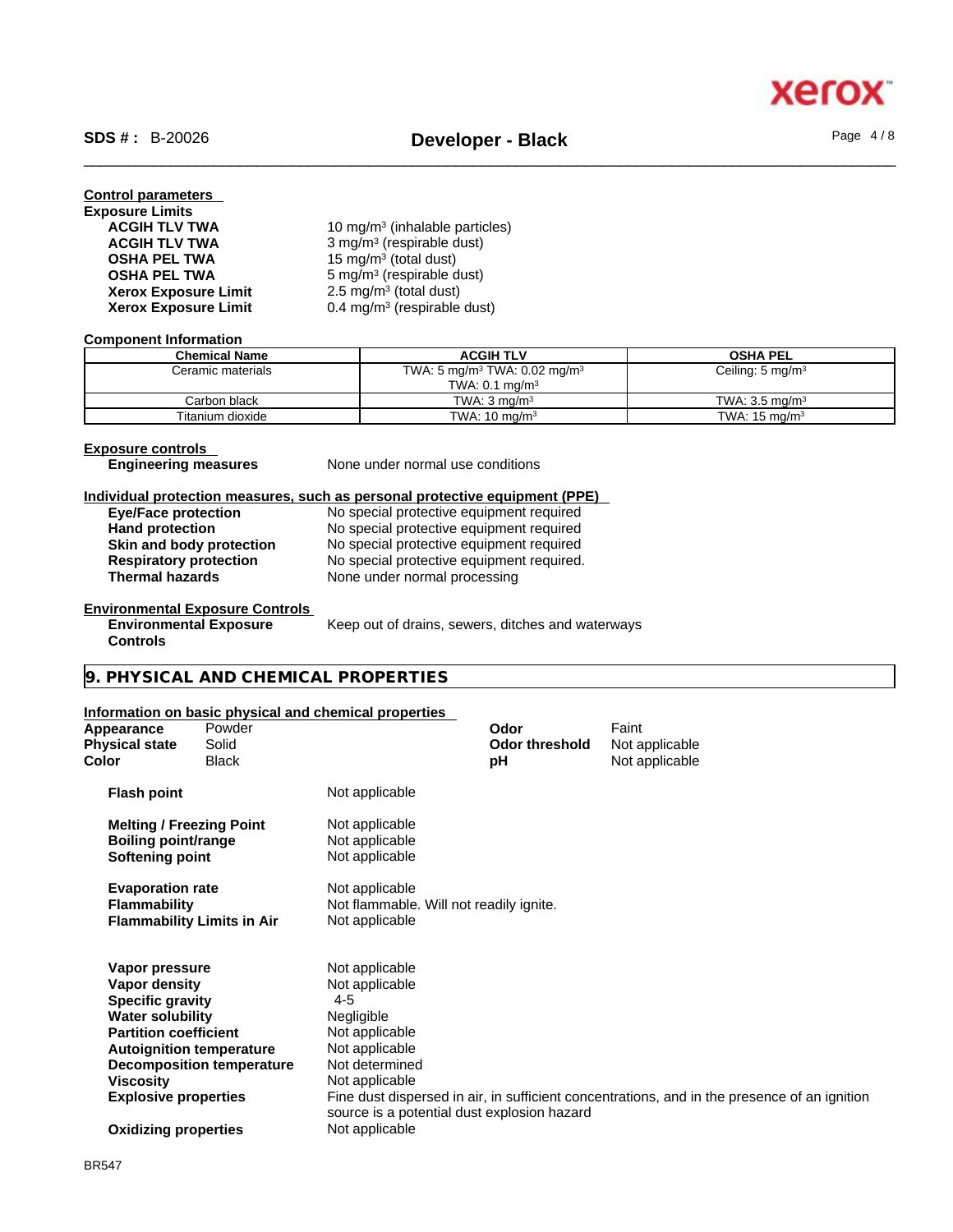#### **Other information**

None

## **10. STABILITY AND REACTIVITY**

#### **Reactivity**

No dangerous reaction known under conditions of normal use

#### **Chemical stability**

Stable under normal conditions.

#### **Possibility of hazardous reactions**

**Hazardous reactions** None under normal processing **Hazardous polymerization** Hazardous polymerization does not occur

#### **Conditions to avoid**

Prevent dust cloud. Fine dust dispersed in air, in sufficient concentrations, and in the presence of an ignition source is a potential dust explosion hazard.

#### **Incompatible Materials**

None

#### **Hazardous decomposition products**

None under normal use

## **11. TOXICOLOGICAL INFORMATION**

*The toxicity data noted below is based on the test results of similar reprographic materials.* 

#### **Information on toxicological effects**

#### **Acute toxicity**

| <b>Product Information</b> |                                       |
|----------------------------|---------------------------------------|
| <b>Irritation</b>          | No skin irritation, No eye irritation |
| Oral LD50                  | $> 5$ g/kg (rat)                      |
| Dermal LD50                | $> 5$ g/kg (rabbit)                   |
| <b>LC50 Inhalation</b>     | $> 5$ mg/L (rat, 4 hr)                |

#### **Component Information**

| <b>Chemical Name</b> | <b>LC50</b> Inhalation | <b>Dermal LD50</b> | Oral LD50              |
|----------------------|------------------------|--------------------|------------------------|
| Carbon black         |                        | Rabbit<br>3 g/kg   | ′ Rat ,<br>15400 mg/kg |
| Fitanium dioxide     |                        |                    | ั Rat .<br>10000 mg/kg |

#### **Chronic toxicity**

| Sensitization               | No sensitization responses were observed |
|-----------------------------|------------------------------------------|
| <b>Neurological Effects</b> | No information available                 |
| Target organ effects        | None known                               |
|                             |                                          |

## **CMR Effects**

| <b>Mutagenic effects</b>     | Not mutagenic in AMES Test                                                |     |             |
|------------------------------|---------------------------------------------------------------------------|-----|-------------|
| <b>Reproductive toxicity</b> | This product does not contain any known or suspected reproductive hazards |     |             |
| Carcinogenicity              | See "Other Information" in this section.                                  |     |             |
| <b>Chemical Name</b>         |                                                                           | NTP | <b>IARC</b> |
| Carbon black                 |                                                                           |     | 2Β          |
| Titanium dioxide             |                                                                           |     | 2Β          |

#### **Other information**

The IARC (International Agency for Research on Cancer) has listed carbon black as "possibly carcinogenic to humans". However, Xerox has concluded that the presence of carbon black in this mixture does not present a health hazard. The IARC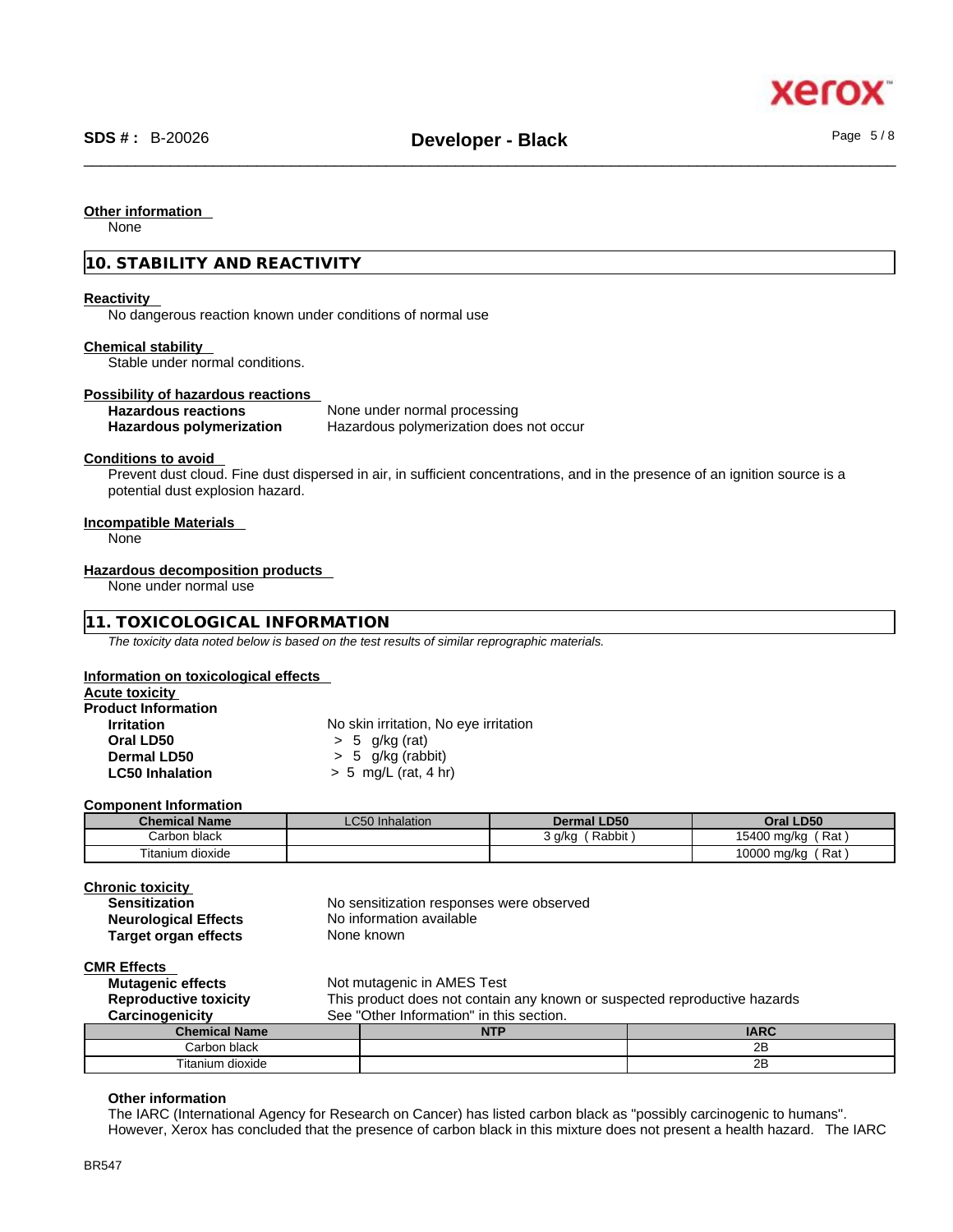

classification is based on studies evaluating pure, "free" carbon black. In contrast, toner is a formulation composed of specially prepared polymer and a small amount of carbon black (or other pigment). In the process of making toner, the small amount of carbon black becomes encapsulated within a matrix. Xerox has performed extensive testing of toner, including a chronic bioassay (test for potential carcinogenicity). Exposure to toner did not produce evidence of cancer in exposed animals. The results were submitted to regulatory agencies and published extensively.

The IARC (International Agency for Research on Cancer) has listed titanium dioxide as "possibly carcinogenic to humans". However, Xerox has concluded that the presence of titanium dioxide in this mixture does not present a health hazard. The IARC classification is based on studies in rats using high concentrations of pure, unbound TiO 2 particles of respirable size. Epidemiological studies do not suggest a carcinogenic effect in humans. In addition, the titanium dioxide in this mixture is encapsulated in a matrix or bound to the surface of the toner.

| Other toxic effects      |                |  |
|--------------------------|----------------|--|
| <b>Aspiration Hazard</b> | Not applicable |  |
| Other adverse effects    | None known     |  |

#### **Information on other hazards**

**Endocrine disrupting properties** This product does not contain any known or suspected endocrine disruptors

#### **12. ECOLOGICAL INFORMATION**

#### **Toxicity**

On available data, the mixture / preparation is not harmful to aquatic life

## **Component Information**

| <b>Chemical Name</b> | <b>Foxicity to algae</b> | Toxicity to fish | <b>Toxicity to</b><br>microorganisms | Toxicitv to daphnia and<br>lother aquatic invertebrates |
|----------------------|--------------------------|------------------|--------------------------------------|---------------------------------------------------------|
| Carbon black         |                          |                  |                                      | TCRO<br>∙ 5600 ma/L 24 h<br>LUJU                        |

#### **Persistence and degradability**

Not readily biodegradable

#### **Bioaccumulative potential**

Bioaccumulation is unlikely

#### **Mobility in soil**

Insoluble in water

#### **Results of PBT and vPvB assessment**

**13. DISPOSAL CONSIDERATIONS** 

This substance is not considered to be persistent, bioaccumulating nor toxic (PBT)

#### **Endocrine disrupting properties**

This product does not contain any known or suspected endocrine disruptors

#### **Other adverse effects**

Although toner is not an aquatic toxin, microplastics may be a physical hazard to aquatic life and should not be allowed to enter drains, sewers, or waterways.

| Waste treatment methods<br><b>Waste Disposal Methods</b> | Can be landfilled or incinerated, when in compliance with local regulations If incineration is<br>to be carried out, care must be exercised to prevent dust clouds forming. |
|----------------------------------------------------------|-----------------------------------------------------------------------------------------------------------------------------------------------------------------------------|
| Contaminated packaging                                   | No special precautions are needed in handling this material                                                                                                                 |
| <b>Other information</b>                                 | Although toner is not an aquatic toxin, microplastics may be a physical hazard to aquatic life<br>and should not be allowed to enter drains, sewers, or waterways.          |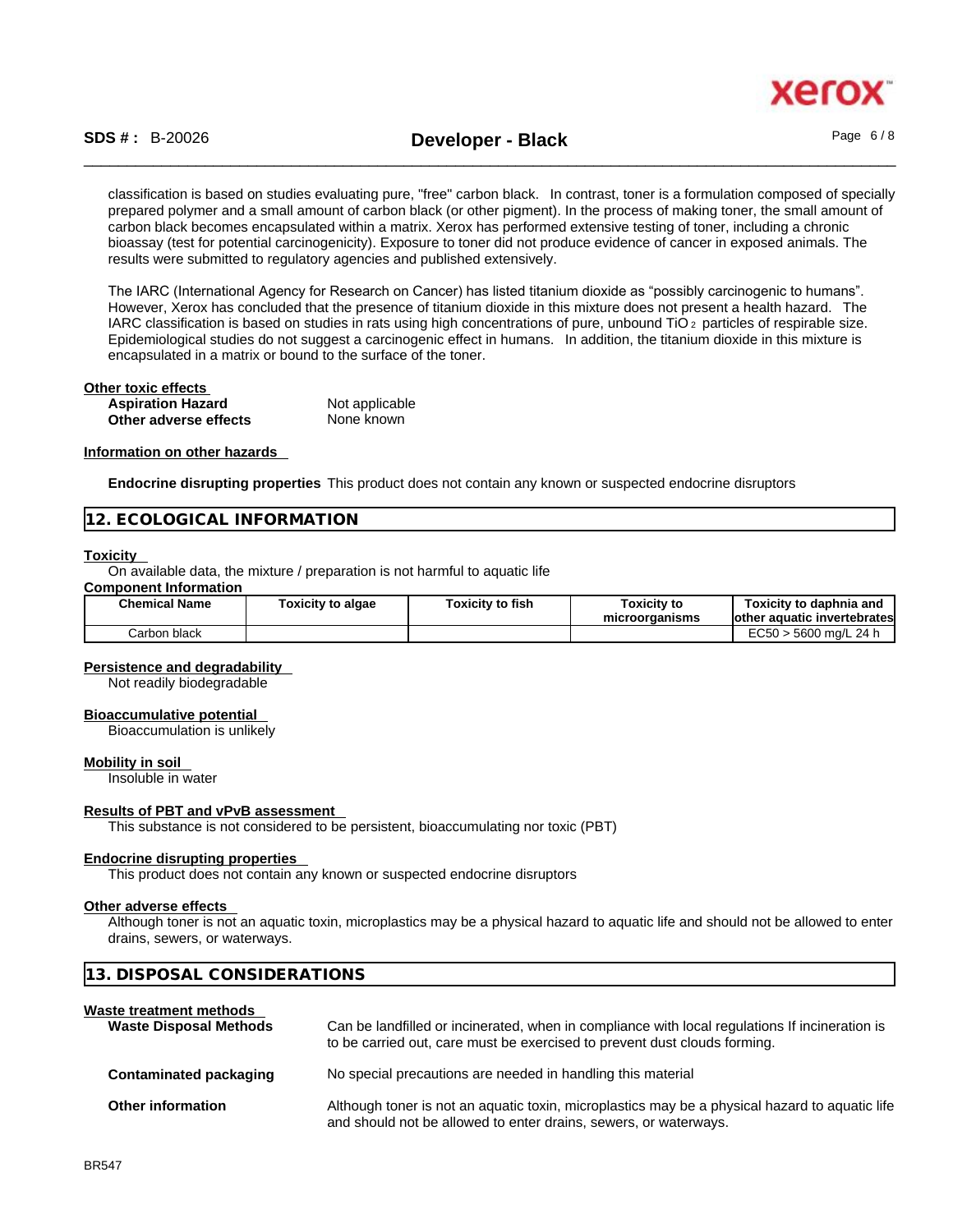xerc

| Chemical<br>Name       | California<br>Status<br>Waste<br>Hazardous |
|------------------------|--------------------------------------------|
| ∶eramıc<br>` materials | ⊺oxic                                      |

### **14. TRANSPORT INFORMATION**

This material is not subject to regulation as a hazardous material for shipping

## **15. REGULATORY INFORMATION**

#### **Safety, health and environmental regulations/legislation specific for the substance or mixture**

#### **OSHA Regulatory Status**

This product is an article which contains a mixture / preparation in powder form. Safety information is given for exposure to the article as sold and used by the customer. Intended use of the product is not expected to result in exposure to the mixture / preparation based on the packaging and method of dispensing.

While this material is not considered hazardous by the OSHA hazard Communication Standard (29 CFR 1910.1200), this SDS contains valuable information for the safe handling and proper use of the product. This SDS should be retained and made available to employees and other users of this product.

#### **Canada**

This product has been classified in accordance with the hazard criteria of the Hazardous Products Regulations (HPR), and the SDS contains all the information required by the HPR.

#### **International Inventories**

| TSCA            | Complies |
|-----------------|----------|
| <b>DSL/NDSL</b> | Complies |

## **U.S. Federal Regulations**

#### **SARA 313**

Section 313 of Title III of the Superfund Amendments and Reauthorization Act of 1986 (SARA). This product does not contain any chemicals which are subject to the reporting requirements of the Act and Title 40 of the Code of Federal Regulations, Part 372 **Clean Water Act**

This product is not regulated as a pollutant pursuant to the Clean Water Act (40 CFR 122.21 and 40 CFR 122.42).

**Clean Air Act,Section 112 Hazardous Air Pollutants (HAPs) (see 40 CFR 61)**

This product is not regulated as a hazardous air pollutant (HAPS) under Section 112 of the Clean Air Act Amendments of 1990. **CERCLA**

This material, as supplied, does not contain any substances regulated as hazardous substances under the Comprehensive Environmental Response Compensation and Liability Act (CERCLA) (40 CFR 302) or the Superfund Amendments and Reauthorization Act (SARA) (40 CFR 355). There may be specific reporting requirements at the local, regional, or state level pertaining to releases of this material

## **US State Regulations**

#### **California Proposition 65**

Carbon black is regulated under California Proposition 65 only if the form of "airborne, unbound particles of respirable size". Ink granule products do not contain carbon black in the form of "airborne, unbound particles of respirable size". Therefore, the requirements of Proposition 65 do not apply to this product.

Titanium dioxide is regulated under California Proposition 65 only if a product results in exposure in the form of "airborne, unbound particles of respirable size". Toner products do not result in exposure to titanium dioxide in the form of "airborne, unbound particles of respirable size". Therefore, the requirements of Proposition 65 do not apply to this product.

| , טבוש טושגטיו וסטטישונט טעוואס אוואס |            |                     |  |
|---------------------------------------|------------|---------------------|--|
| <b>Chemical Name</b>                  | CAS No.    | California Prop. 65 |  |
| Carbon black                          | 1333-86-4  | Carcinogen          |  |
| Titanium dioxide                      | 13463-67-7 | Carcinogen          |  |

### **U.S. State Right-to-Know Regulations**

Although this product contains substances included in some U.S. State Right-to-Know regulations, the particles are bound in a